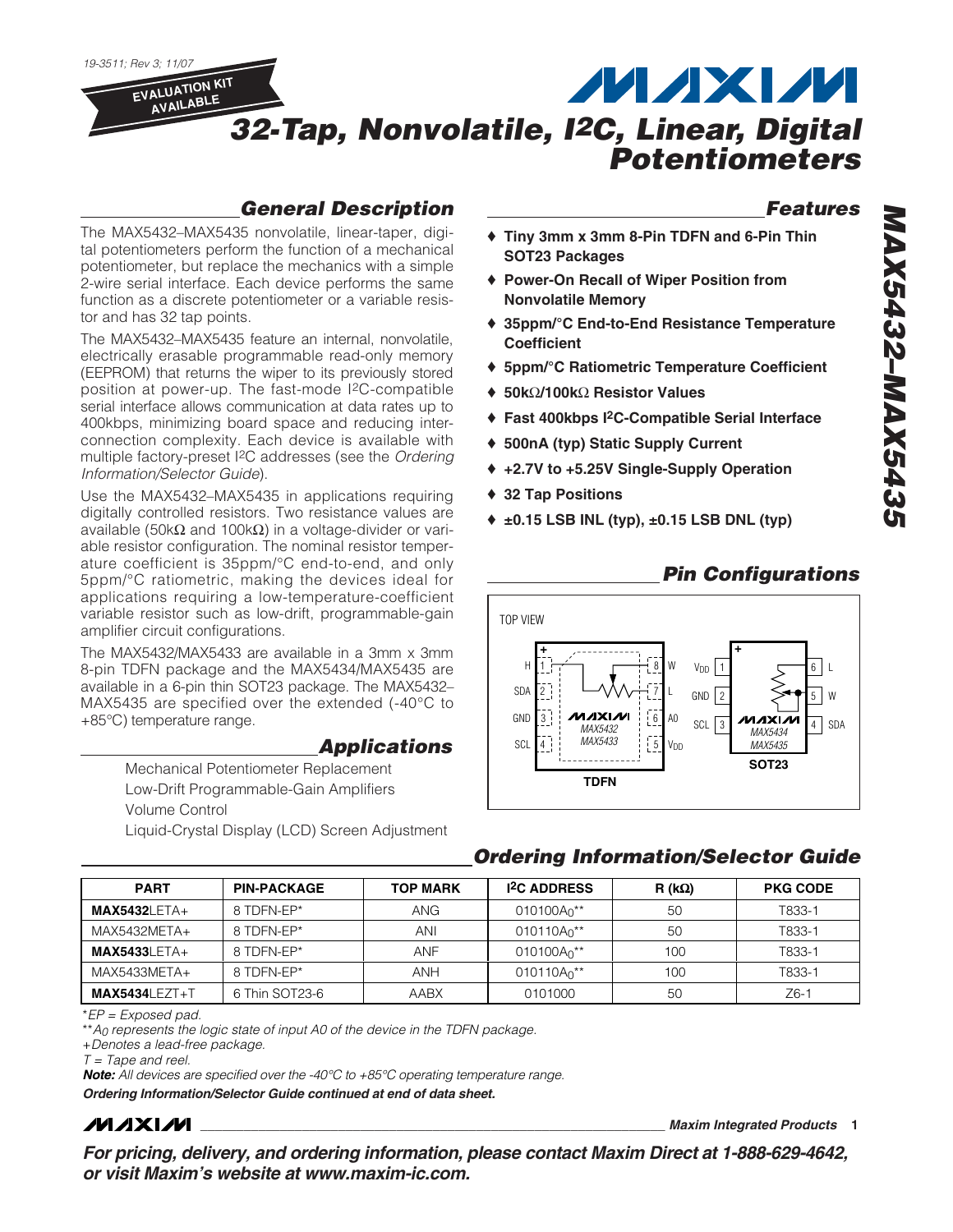## **ABSOLUTE MAXIMUM RATINGS**

| Maximum Continuous Current into H. L. and W |
|---------------------------------------------|
|                                             |
|                                             |
|                                             |
|                                             |

Continuous Power Dissipation  $(T_A = +70^{\circ}C)$ 

| 6-Pin Thin SOT23 (derate 9.1mW/°C above +70°C)727mW |  |
|-----------------------------------------------------|--|
| 8-Pin TDFN (derate 18.2mW/°C above +70°C) 1454.5mW  |  |
| Operating Temperature Range 40°C to +85°C           |  |
|                                                     |  |
| Storage Temperature Range -60°C to +150°C           |  |
| Lead Temperature (soldering, 10s)+300°C             |  |
|                                                     |  |

*Stresses beyond those listed under "Absolute Maximum Ratings" may cause permanent damage to the device. These are stress ratings only, and functional operation of the device at these or any other conditions beyond those indicated in the operational sections of the specifications is not implied. Exposure to absolute maximum rating conditions for extended periods may affect device reliability.*

# **ELECTRICAL CHARACTERISTICS**

(V<sub>DD</sub> = +2.7V to +5.25V, V<sub>H</sub> = V<sub>DD</sub>, V<sub>L</sub> = GND, T<sub>A</sub> = -40°C to +85°C, unless otherwise noted. Typical values are at V<sub>DD</sub> = +5V, T<sub>A</sub> = +25°C.) (Note 1)

| <b>PARAMETER</b>                                        | <b>SYMBOL</b>         | <b>CONDITIONS</b>          |            | <b>MIN</b>              | <b>TYP</b> | <b>MAX</b>                      | <b>UNITS</b> |
|---------------------------------------------------------|-----------------------|----------------------------|------------|-------------------------|------------|---------------------------------|--------------|
| <b>DC PERFORMANCE</b>                                   |                       |                            |            |                         |            |                                 |              |
| Resolution                                              |                       |                            |            | 32                      |            |                                 | Taps         |
| End-to-End Resistance                                   | $R_{H-L}$             | MAX5432/MAX5434            |            | 37.5                    | 50         | 62.5                            | $k\Omega$    |
|                                                         |                       | MAX5433/MAX5435            |            | 75                      | 100        | 125                             |              |
| End-to-End Resistance<br><b>Temperature Coefficient</b> | <b>TC<sub>R</sub></b> |                            |            |                         | 35         |                                 | ppm/°C       |
| Ratiometric Resistance<br>Temperature Coefficient       |                       |                            |            |                         | 5          |                                 | ppm/°C       |
|                                                         |                       |                            | $VDD = 5V$ |                         | ±0.15      | $\pm 0.5$                       |              |
|                                                         |                       | Variable resistor (Note 2) | $VDD = 3V$ |                         | ±0.15      | ±0.5                            |              |
| Integral Nonlinearity                                   | <b>INL</b>            | Voltage-divider,           | $VDD = 5V$ |                         | $\pm 0.15$ | ±0.5                            | <b>LSB</b>   |
|                                                         |                       | MAX5432/MAX5433 (Note 3)   | $VDD = 3V$ |                         | ±0.15      | ±0.5                            |              |
|                                                         |                       |                            | $VDD = 5V$ |                         | $\pm 0.15$ | ±0.5                            |              |
|                                                         | <b>DNL</b>            | Variable resistor (Note 2) | $VDD = 3V$ |                         | ±0.15      | ±0.5                            | <b>LSB</b>   |
| Differential Nonlinearity                               |                       | Voltage-divider,           | $VDD = 5V$ |                         | $\pm 0.15$ | $\pm 0.5$                       |              |
|                                                         |                       | MAX5432/MAX5433 (Note 3)   | $VDD = 3V$ |                         | ±0.15      | ±0.5                            |              |
|                                                         |                       | MAX5432, 50 $k\Omega$      |            |                         |            | $-0.5$                          |              |
| Full-Scale Error (Note 4)                               |                       | MAX5433, 100 $k\Omega$     |            |                         |            | $-0.5$                          | <b>LSB</b>   |
| Zero-Scale Error (Note 5)                               |                       | MAX5432, 50 $k\Omega$      |            |                         |            | $+0.5$                          | <b>LSB</b>   |
|                                                         |                       | MAX5433, $100k\Omega$      |            |                         |            | $+0.5$                          |              |
| Wiper Resistance                                        | <b>Rw</b>             | MAX5432/MAX5433 (Note 6)   |            |                         | 610        | 1200                            | $\Omega$     |
| <b>DIGITAL INPUTS</b>                                   |                       |                            |            |                         |            |                                 |              |
| Input High Voltage                                      | V <sub>IH</sub>       | (Note 7)                   |            | 0.7x<br>V <sub>DD</sub> |            |                                 | V            |
| Input Low Voltage                                       | $V_{IL}$              | (Note 7)                   |            |                         |            | $0.3 \times$<br>V <sub>DD</sub> | $\vee$       |
| Input Leakage Current                                   | <b>ILEAK</b>          |                            |            |                         |            | ±1                              | μA           |
| Input Capacitance                                       |                       |                            |            |                         | 5          |                                 | pF           |

**MAXIM**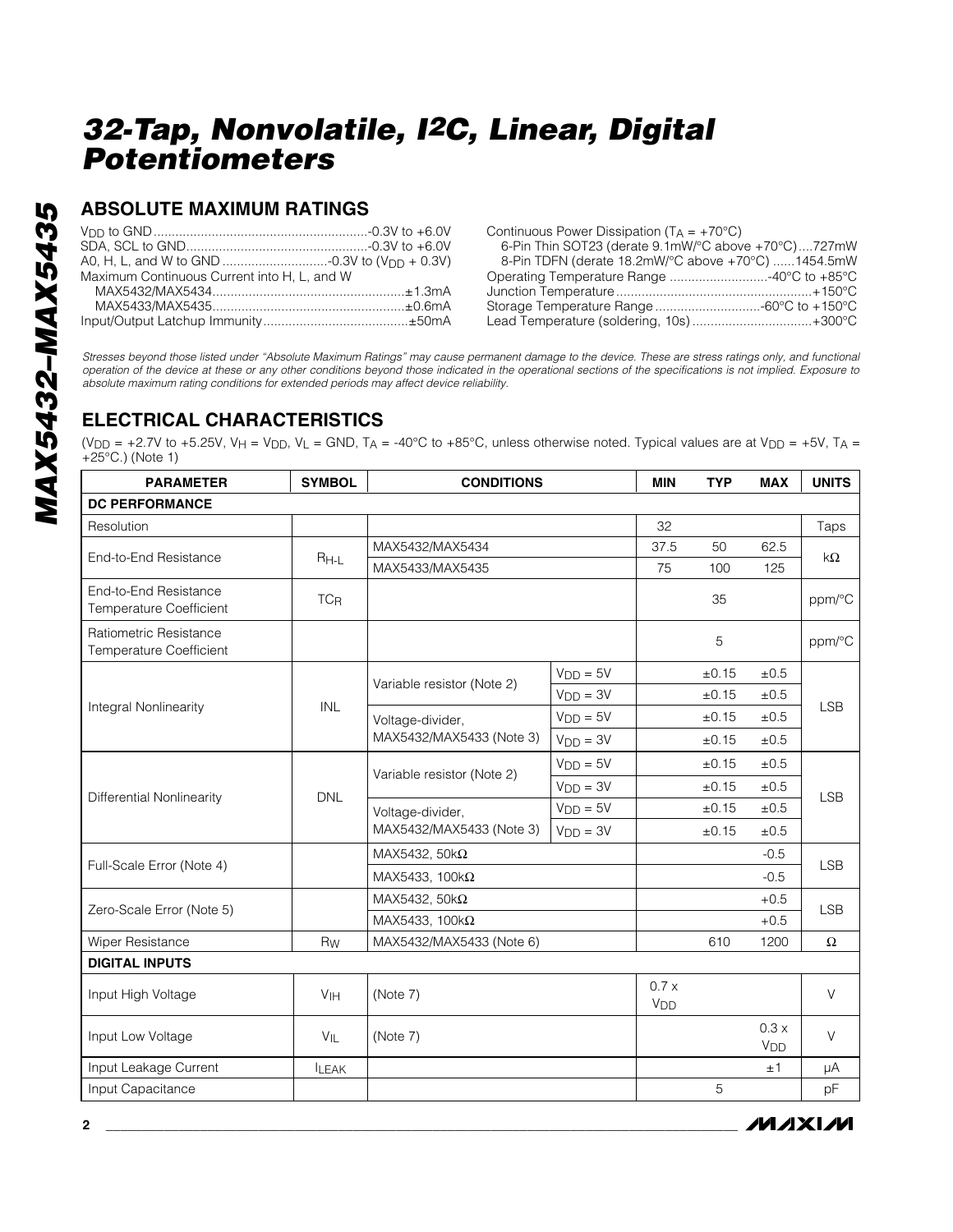## **ELECTRICAL CHARACTERISTICS (continued)**

(V<sub>DD</sub> = +2.7V to +5.25V, V<sub>H</sub> = V<sub>DD</sub>, V<sub>L</sub> = GND, T<sub>A</sub> = -40°C to +85°C, unless otherwise noted. Typical values are at V<sub>DD</sub> = +5V, T<sub>A</sub> = +25°C.) (Note 1)

| <b>PARAMETER</b>                      | <b>SYMBOL</b>   | <b>CONDITIONS</b>                                                              | <b>MIN</b> | <b>TYP</b> | <b>MAX</b> | <b>UNITS</b>  |
|---------------------------------------|-----------------|--------------------------------------------------------------------------------|------------|------------|------------|---------------|
| <b>DYNAMIC CHARACTERISTICS</b>        |                 |                                                                                |            |            |            |               |
|                                       |                 | MAX5432/MAX5434                                                                |            | 500        |            | kHz           |
| -3dB Bandwidth (Note 8)               |                 | MAX5433/MAX5435                                                                |            | 250        |            |               |
|                                       |                 | MAX5432/MAX5434                                                                |            | 0.5        |            |               |
| Wiper Settling Time (Note 9)          |                 | MAX5433/MAX5435                                                                |            | 1.0        |            | μs            |
| <b>NONVOLATILE MEMORY RELIABILITY</b> |                 |                                                                                |            |            |            |               |
| Data Retention                        |                 | $T_A = +85^{\circ}C$                                                           |            | 50         |            | Years         |
| Endurance                             |                 | $T_A = +25^{\circ}C$                                                           |            | 200,000    |            |               |
|                                       |                 | $T_A = +85^{\circ}C$                                                           |            | 50,000     |            | <b>Stores</b> |
| <b>POWER SUPPLY</b>                   |                 |                                                                                |            |            |            |               |
| Power-Supply Voltage                  | V <sub>DD</sub> |                                                                                | 2.70       |            | 5.25       | V             |
| <b>Standby Current</b>                | <b>I</b> DD     | Digital inputs = $V_{DD}$ or GND, $T_A$ = +25°C                                |            | 0.5        | 2          | μA            |
| <b>Programming Current</b>            |                 | During nonvolatile write; digital inputs =<br>V <sub>DD</sub> or GND (Note 10) |            | 200        | 900        | μA            |

## **TIMING CHARACTERISTICS**

(V<sub>DD</sub> = +2.7V to +5.25V, V<sub>H</sub> = V<sub>DD</sub>, V<sub>L</sub> = GND, T<sub>A</sub> = -40°C to +85°C, unless otherwise noted. Typical values are at V<sub>DD</sub> = +5V, T<sub>A</sub> = +25°C.) (Figures 1 and 2) (Note 11)

| <b>PARAMETER</b>                                  | <b>SYMBOL</b>       | <b>CONDITIONS</b>                                                | <b>MIN</b>  | <b>TYP</b> | <b>MAX</b> | <b>UNITS</b> |
|---------------------------------------------------|---------------------|------------------------------------------------------------------|-------------|------------|------------|--------------|
| <b>SCL Clock Frequency</b>                        | fscl                |                                                                  |             |            | 400        | <b>kHz</b>   |
| Setup Time for START Condition                    | tsu-sta             |                                                                  | 0.6         |            |            | μs           |
| Hold Time for START Condition                     | t <sub>HD-STA</sub> |                                                                  | 0.6         |            |            | μs           |
| <b>CLK High Time</b>                              | <b>THIGH</b>        |                                                                  | 0.6         |            |            | $\mu s$      |
| <b>CLK Low Time</b>                               | t <sub>LOW</sub>    |                                                                  | 1.3         |            |            | μs           |
| Data Setup Time                                   | tsu-DAT             |                                                                  | 100         |            |            | ns           |
| Data Hold Time                                    | t <sub>HD-DAT</sub> |                                                                  | $\mathbf 0$ |            | 0.9        | μs           |
| SDA, SCL Rise Time                                | tŖ                  |                                                                  |             |            | 300        | ns           |
| SDA, SCL Fall Time                                | tF                  |                                                                  |             |            | 300        | ns           |
| Setup Time for STOP Condition                     | tsu-sto             |                                                                  | 0.6         |            |            | $\mu s$      |
| Bus Free Time Between STOP<br>and START Condition | t <sub>BUF</sub>    |                                                                  | 1.3         |            |            | $\mu s$      |
| Pulse Width of Spike Suppressed                   | tsp                 |                                                                  |             | 50         |            | ns           |
| Capacitive Load for Each Bus<br>Line              | $C_{\mathsf{B}}$    | (Note 12)                                                        |             | 400        |            | рF           |
| Nonvolatile Store Time                            |                     | Idle time required after a nonvolatile<br>memory write (Note 13) |             |            | 12         | ms           |

Note 1: All devices are production tested at T<sub>A</sub> = +25°C and are guaranteed by design and characterization for -40°C < T<sub>A</sub> < +85°C.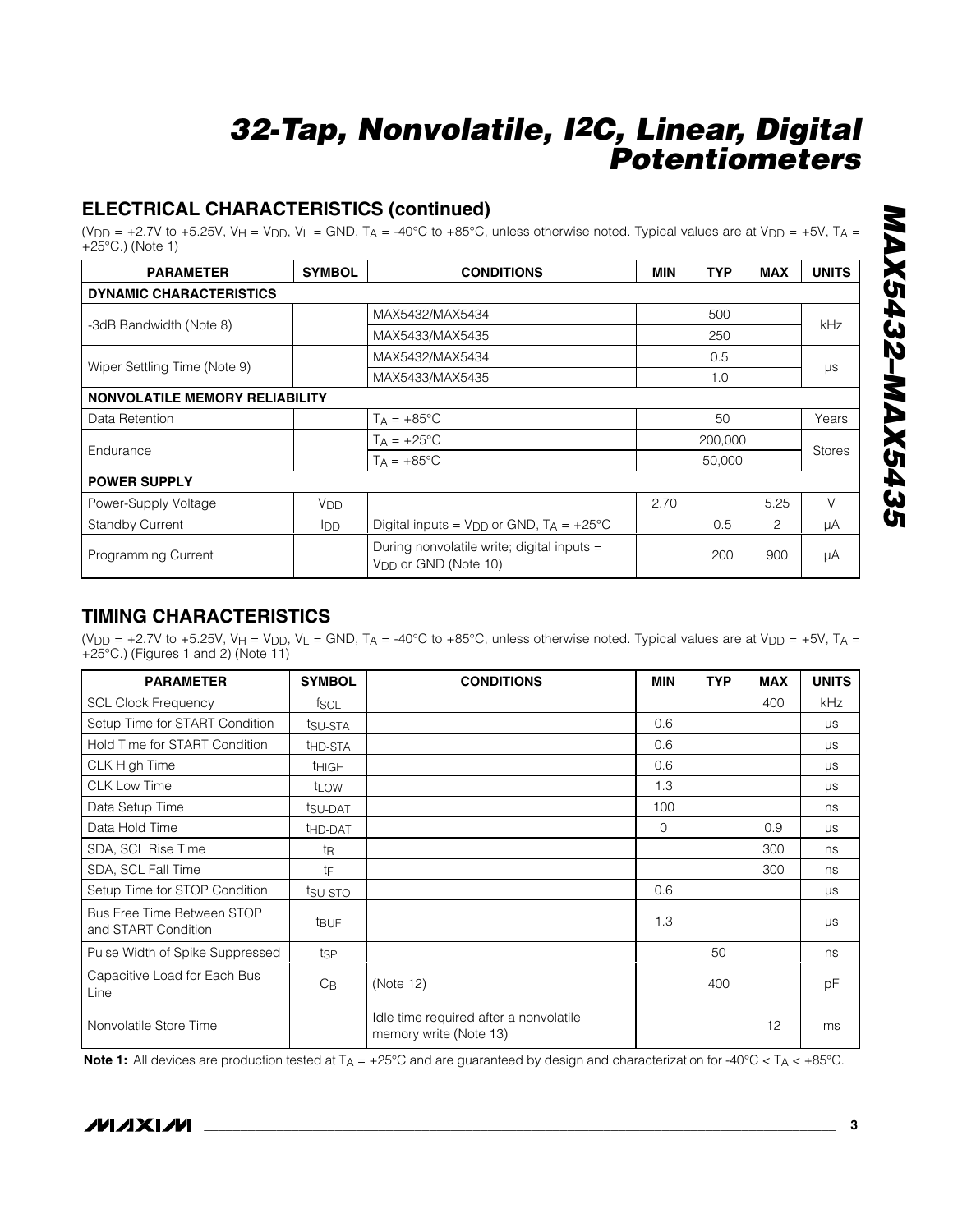## **TIMING CHARACTERISTICS (continued)**

(V<sub>DD</sub> = +2.7V to +5.25V, V<sub>H</sub> = V<sub>DD</sub>, V<sub>L</sub> = GND, T<sub>A</sub> = -40°C to +85°C, unless otherwise noted. Typical values are at V<sub>DD</sub> = +5V, T<sub>A</sub> = +25°C.) (Figures 1 and 2) (Note 1)

- **Note 2:** The DNL and INL are measured with the potentiometer configured as a variable resistor. For the 3-terminal potentiometers (MAX5432/MAX5433), H is unconnected and L = GND. At V<sub>DD</sub> = 5V, W is driven with a source current of 80µA for the 50k $\Omega$ configuration, and 40μA for the 100kΩ configuration. At V<sub>DD</sub> = 3V, W is driven with a source current of 40μA for the 50kΩ configuration, and 20µA for the 100kΩ configuration.
- **Note 3:** The DNL and INL are measured with the potentiometer configured as a voltage-divider with H = V<sub>DD</sub> and L = GND (MAX5432/MAX5433 only). The wiper terminal is unloaded and measured with an ideal voltmeter.





- **Note 6:** The wiper resistance is the worst value measured by injecting the currents given in Note 2 into W with L = GND.  $R_W = (V_W - V_H) / I_W$ .
- Note 7: The device draws current in excess of the specified supply current when the digital inputs are driven with voltages between (VDD - 0.5V) and (GND + 0.5V). See the Supply Current vs. Digital Input Voltage graph in the *Typical Operating Characteristics*.
- **Note 8:** Wiper is at midscale with a 10pF capacitive load. Potentiometer set to midscale, L = GND, an AC source is applied to H, and the output is measured as 3dB lower than the DC W/H value in dB.
- **Note 9:** This is measured from the STOP pulse to the time it takes the output to reach 50% of the output step size (divider mode). It is measured with a maximum external capacitive load of 10pF.
- **Note 10:** The programming current exists only during NV writes (12ms typ).

V  $\overline{H}$ 31 ⎠ ⎟ .

> ⎠ ⎟ .

- **Note 11:** Digital timing is guaranteed by design and characterization, and is not production tested.
- Note 12: An appropriate bus pullup resistance must be selected depending on board capacitance. Refer to the I<sup>2</sup>C-bus specification document linked to this web address: www.semiconductors.philips.com/acrobat/literature/9398/39340011.pdf
- **Note 13:** The idle time begins from the initiation of the stop pulse.

## *Typical Operating Characteristics*

 $(V_{\text{DD}} = +5V$ ,  $T_A = +25^{\circ}\text{C}$ , unless otherwise noted.)





/VI /I X I /VI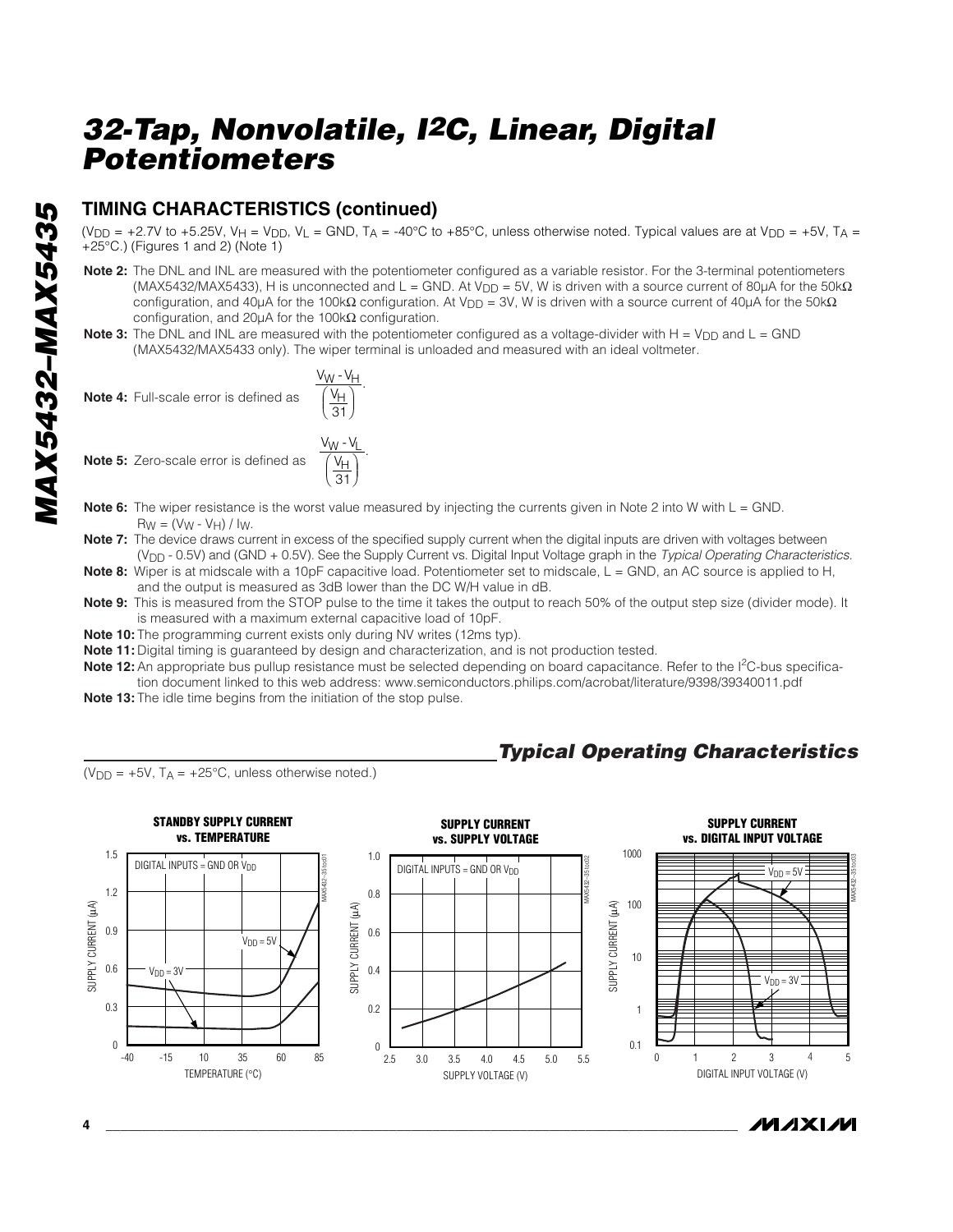# *Typical Operating Characteristics (continued)*

 $(V_{DD} = +5V$ ,  $T_A = +25^{\circ}C$ , unless otherwise noted.)

**MAXM** 

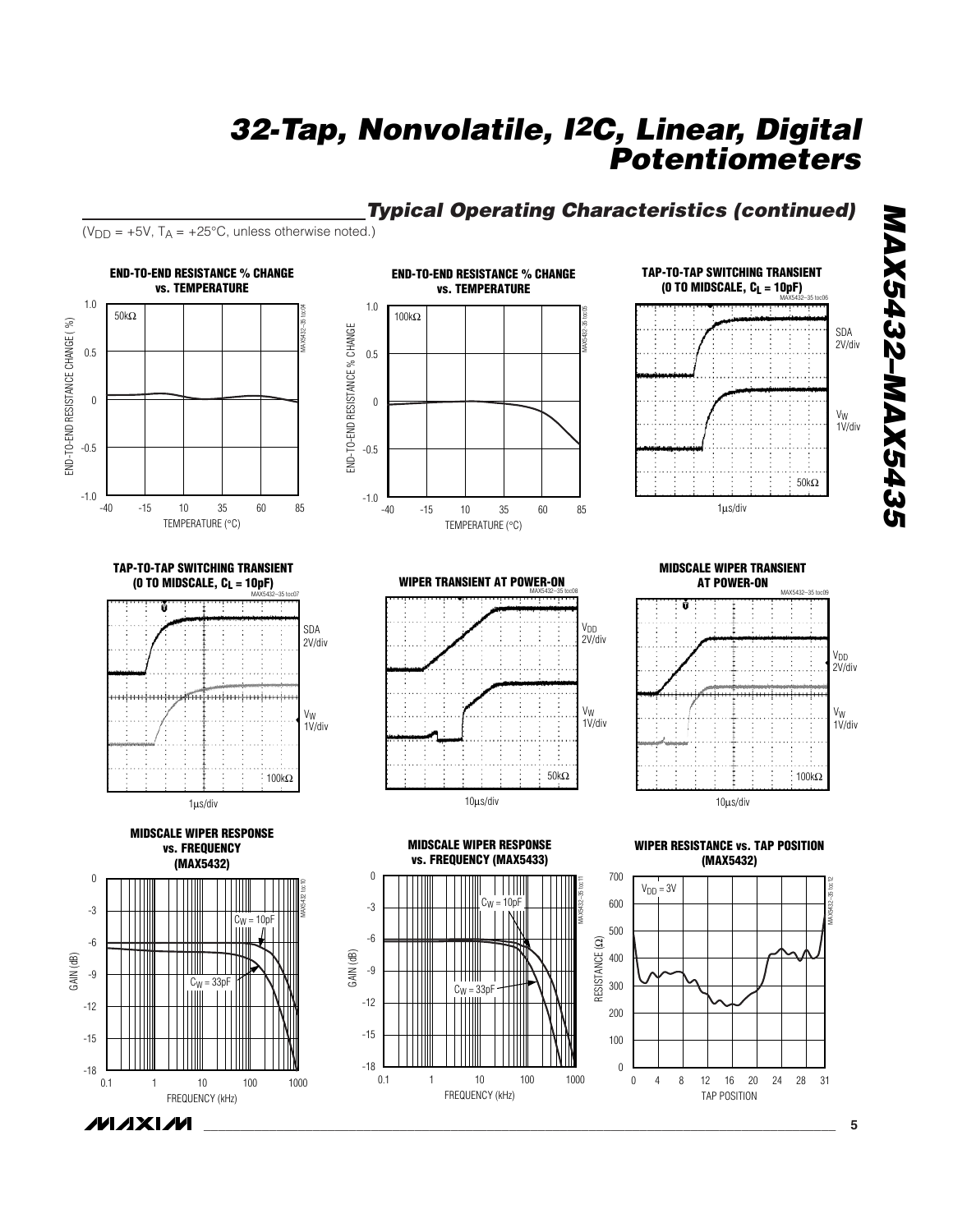

TAP POSITION

## *Typical Operating Characteristics (continued)*

**MAXM** 

TAP POSITION

MAX5432-35 toc15

MAX5432–35 toc18

TAP POSITION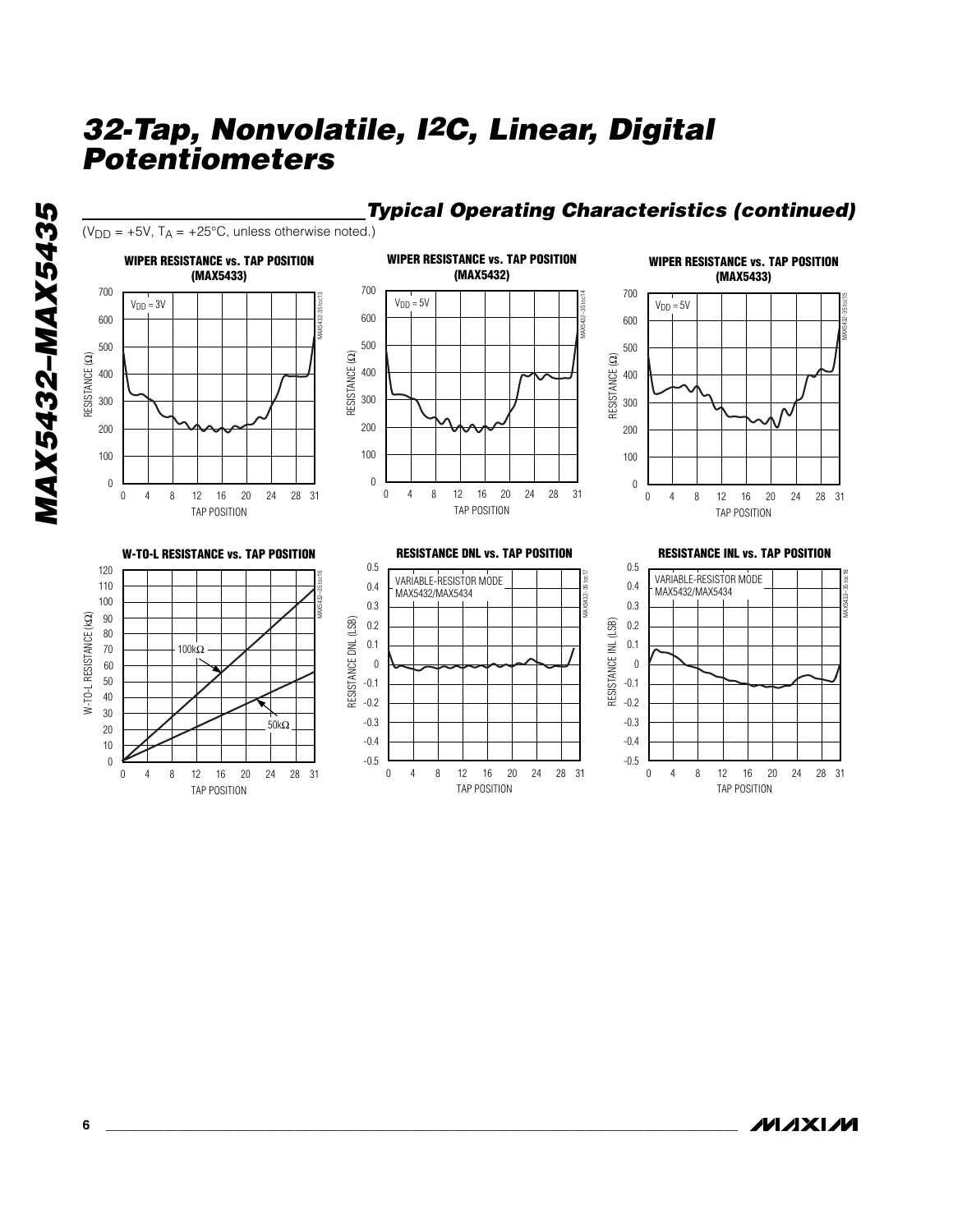## *Typical Operating Characteristics (continued)*

 $(V_{DD} = +5V$ ,  $T_A = +25^{\circ}C$ , unless otherwise noted.)



# **MAX5432-MAX5435** *MAX5432–MAX5435*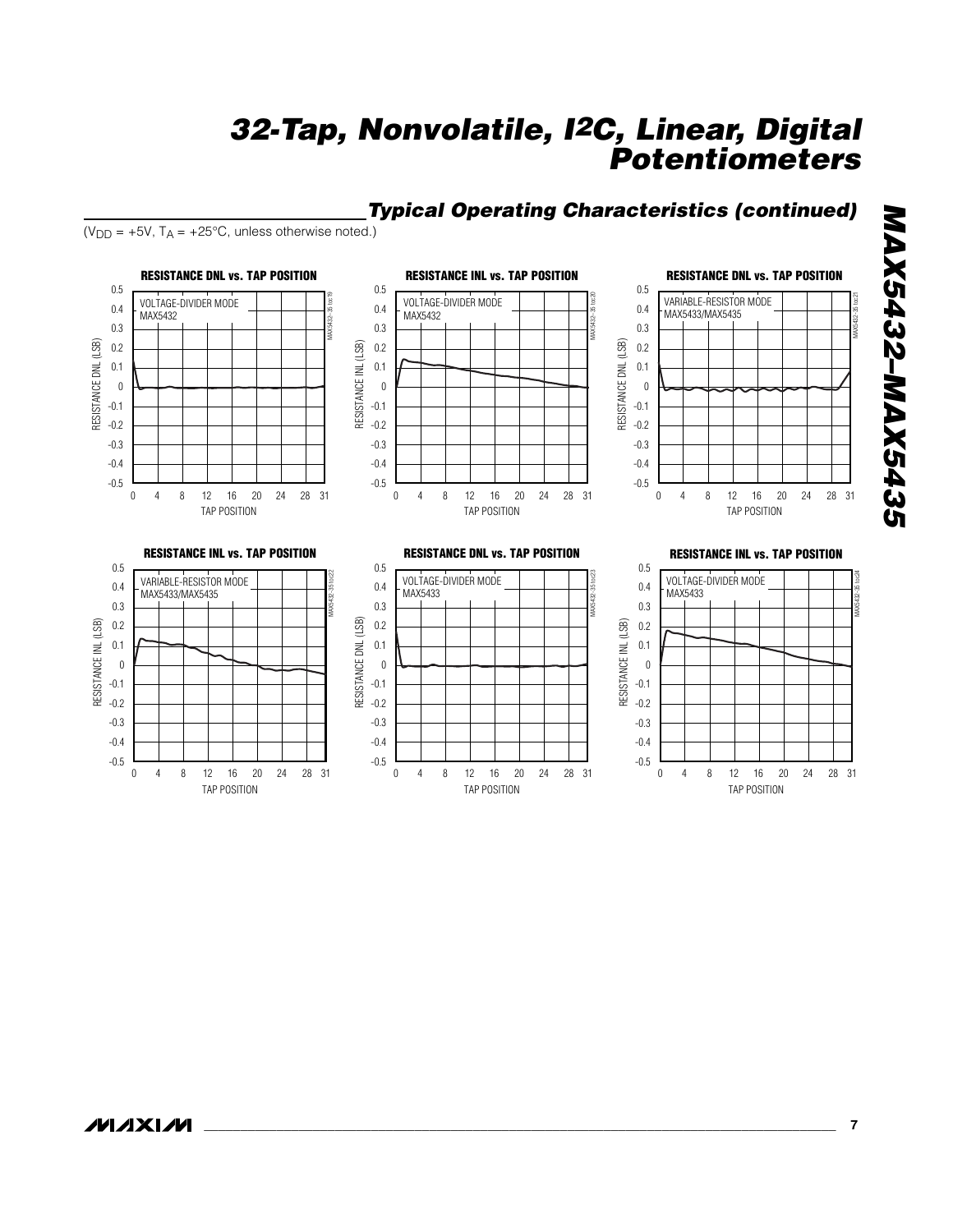|             | <b>PIN</b>        |                       |                                                                                                                |
|-------------|-------------------|-----------------------|----------------------------------------------------------------------------------------------------------------|
| <b>TDFN</b> | <b>THIN SOT23</b> | <b>NAME</b>           | <b>FUNCTION</b>                                                                                                |
|             |                   | H                     | High Terminal                                                                                                  |
| 2           | 4                 | <b>SDA</b>            | <sup>2</sup> C-Compatible Interface Data Input                                                                 |
| 3           | $\mathcal{P}$     | <b>GND</b>            | Ground                                                                                                         |
| 4           | 3                 | SCL                   | <sup>2</sup> C-Compatible Interface Clock Input                                                                |
| 5           |                   | <b>V<sub>DD</sub></b> | Power-Supply Input. Bypass with a 0.1µF capacitor from V <sub>DD</sub> to GND.                                 |
| 6           |                   | A0                    | Address Input. Sets the I <sup>2</sup> C address. Connect to V <sub>DD</sub> or GND. Do not leave A0 floating. |
| 7           | 6                 |                       | Low Terminal                                                                                                   |
| 8           | 5                 | W                     | <b>Wiper Terminal</b>                                                                                          |
| EP          |                   | EP                    | Exposed Pad. Internally connected to GND.                                                                      |

## *Detailed Description*

The MAX5432–MAX5435 contain a resistor array with 31 resistive elements. The MAX5432/MAX5434 provide a total end-to-end resistance of 50kΩ, and the MAX5433/MAX5435 provide an end-to-end resistance of 100kΩ.

The MAX5432/MAX5433 allow access to the high, low, and wiper terminals for a standard voltage-divider configuration. Connect H, L, and W in any desired configuration as long as their voltages fall between GND and VDD. The MAX5434/MAX5435 are variable resistors with H internally connected to the wiper.

A simple 2-wire I2C-compatible serial interface moves the wiper among the 32 tap points. Eight data bits, an address byte, and a control byte program the wiper position. A nonvolatile memory stores and recalls the wiper position in the nonvolatile memory upon power-up. The nonvolatile memory is guaranteed for 200,000 wiper store cycles and 50 years for wiper data retention.

#### *Digital Interface*

The MAX5432–MAX5435 feature an internal, nonvolatile EEPROM that returns the wiper to its previously stored position at power-up. The shift register decodes the control and address bits, routing the data to the proper memory registers. Write data to the volatile memory register to immediately update the wiper position, or write data to the nonvolatile register for storage. Writing to the nonvolatile register takes a minimum of 12ms.

The volatile register retains data as long as the device is enabled and powered. Removing power clears the volatile register. The nonvolatile register retains data even after power is removed. Upon power-up, the

power-on reset circuitry and internal oscillator control the transfer of data from the nonvolatile register to the volatile register.

#### *Serial Addressing*

The MAX5432–MAX5435 operate as a slave that sends and receives data through an I2C- and SMBus™-compatible 2-wire interface. The interface uses a serial data access (SDA) line and a serial clock line (SCL) to achieve bidirectional communication between master(s) and slave(s). A master, typically a microcontroller, initiates all data transfers to and from the MAX5432–MAX5435, and generates the SCL clock that synchronizes the data transfer (Figure 1).

SDA operates as both an input and an open-drain output. SDA requires a pullup resistor, typically 4.7k $\Omega$ . SCL only operates as an input. SCL requires a pullup resistor (4.7kΩ typ) if there are multiple masters on the 2-wire interface, or if the master in a single-master system has an open-drain SCL output.

Each transmission consists of a START (S) condition (Figure 3) sent by a master, followed by the MAX5432–MAX5435 7-bit slave address plus the 8th bit (Figure 4), 1 command byte (Figure 7) and 1 data byte, and finally a STOP (P) condition (Figure 3).

#### *Start and Stop Conditions*

Both SCL and SDA remain high when the interface is not busy. A master signals the beginning of a transmission with a START (S) condition by transitioning SDA from high to low while SCL is high. When the master has finished communicating with the slave, it issues a STOP (P) condition by transitioning the SDA from low to

*SMBus is a trademark of Intel Corporation.*

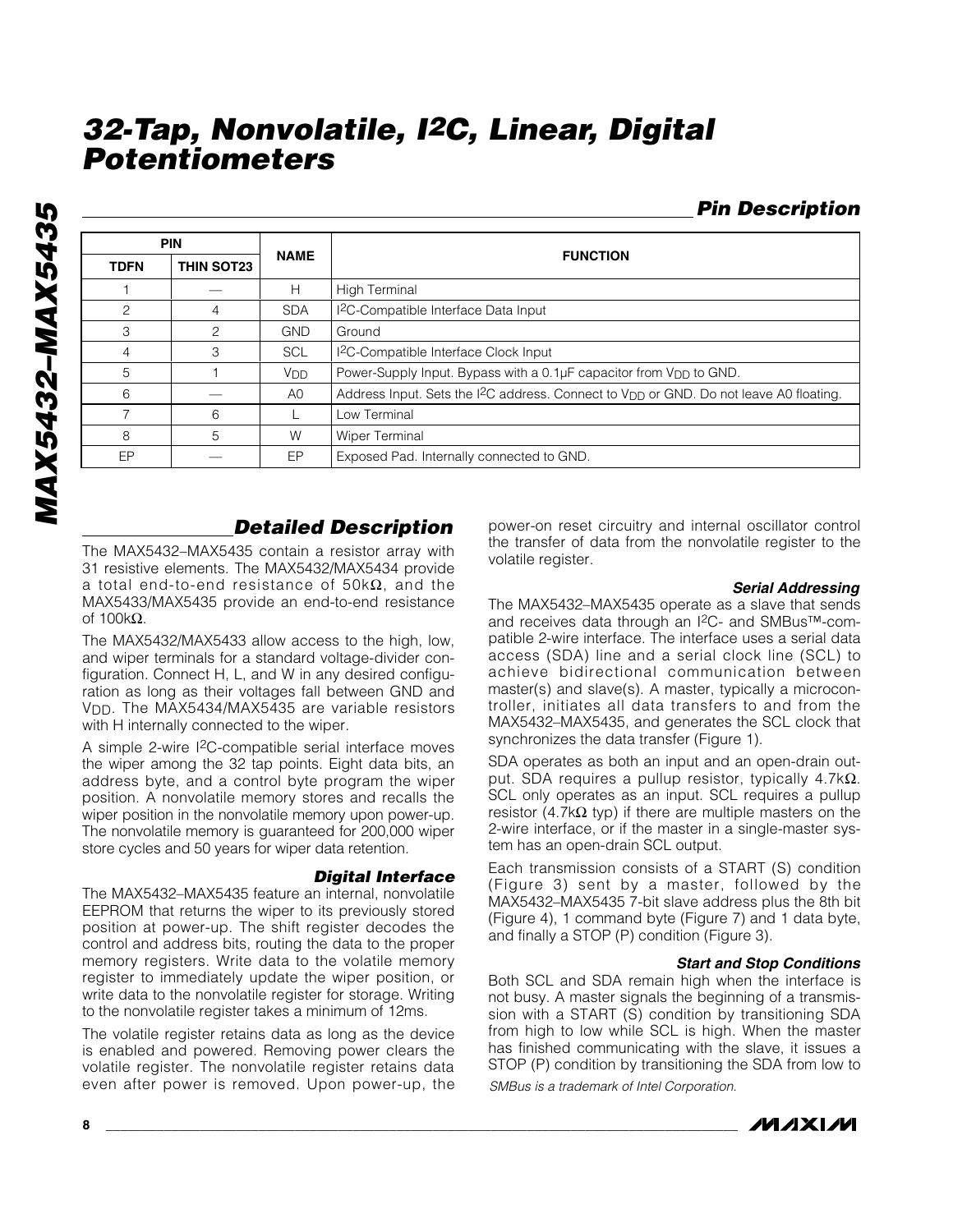

*Figure 1. I2C Serial-Interface Timing Diagram*

high while SCL is high. The bus is then free for another transmission (Figure 3).

#### *Bit Transfer*

One data bit is transferred during each clock pulse. The data on the SDA line must remain stable while SCL is high (Figure 5).

#### *Acknowledge*

The acknowledge bit is a clocked 9th bit that the recipient uses to handshake receipt of each byte of data (Figure 6). Each byte transferred effectively requires 9 bits. The master generates the 9th clock pulse, and the recipient pulls down SDA during the acknowledge clock pulse, so the SDA line is stable low during the high period of the clock pulse. When the master transmits to the MAX5432–MAX5435, the devices generate the acknowledge bit because the MAX5432–MAX5435 are the recipients.

#### *Slave Address*

The MAX5432–MAX5435 have a 7-bit-long slave address (Figure 4). The 8th bit following the 7-bit slave address is the NOP $\overline{W}$  bit. Set the NOP $\overline{W}$  bit low for a write command and high for a no-operation command.

Table 1a shows four possible slave addresses for the MAX5432/MAX5433 and Table 1b shows three possible slave addresses for the MAX5434/MAX5435. The first 4 bits (MSBs) of the slave addresses are always 0101. Bits A2 and A1 are factory programmed for the MAX5432/MAX5433 (Table 1a). Connect the A0 input (MAX5432/MAX5433 only) to either GND or V<sub>DD</sub> to select one of two I<sup>2</sup>C device addresses. Each device must have a unique address to share the bus. A maximum of four MAX5432/MAX5433 devices can share the same bus. Bits A2, A1, and A0 are factory programmed for the MAX5434/MAX5435 (Table 1b).

## **MAXM**

## **Table 1a. Address Codes (MAX5432/MAX5433 Only)**

|                              |    |    |    |    | <b>ADDRESS BYTE</b> |                |    |       |
|------------------------------|----|----|----|----|---------------------|----------------|----|-------|
| <b>PART</b><br><b>SUFFIX</b> | A6 | А5 | Α4 | A3 | A2                  | A <sub>1</sub> | A0 | NOP/W |
|                              | U  |    | 0  |    | Ω                   |                | 0  | NOP/W |
|                              |    |    | 0  |    | Ω                   |                |    | NOP/W |
| M                            |    |    | O  |    |                     |                | 0  | NOP/W |
| М                            |    |    | ∩  |    |                     |                |    | NOP/W |

## **Table 1b. Address Codes (MAX5434/MAX5435 Only)**

|                              |                |    |    | <b>ADDRESS BYTE</b> |    |    |    |                    |
|------------------------------|----------------|----|----|---------------------|----|----|----|--------------------|
| <b>PART</b><br><b>SUFFIX</b> | A <sub>6</sub> | А5 | Α4 | А3                  | A2 | A1 | A0 | NOP/W              |
|                              |                |    |    |                     | Ω  |    | 0  | $NOP/\overline{W}$ |
| М                            |                |    |    |                     |    |    | O  | $NOP/\overline{W}$ |
| N*                           |                |    |    |                     | Ω  |    | U  | $NOP/\overline{W}$ |

\**MAX5434 only.*

#### *Message Format for Writing*

A write to the MAX5432–MAX5435 consists of the transmission of the device's slave address with the 8th bit set to zero, followed by at least 1 byte of information. The 1st byte of information is the command byte. The bytes received after the command byte are the data bytes. The 1st data byte goes into the internal register of the MAX5432–MAX5435 as selected by the command byte (Figure 8).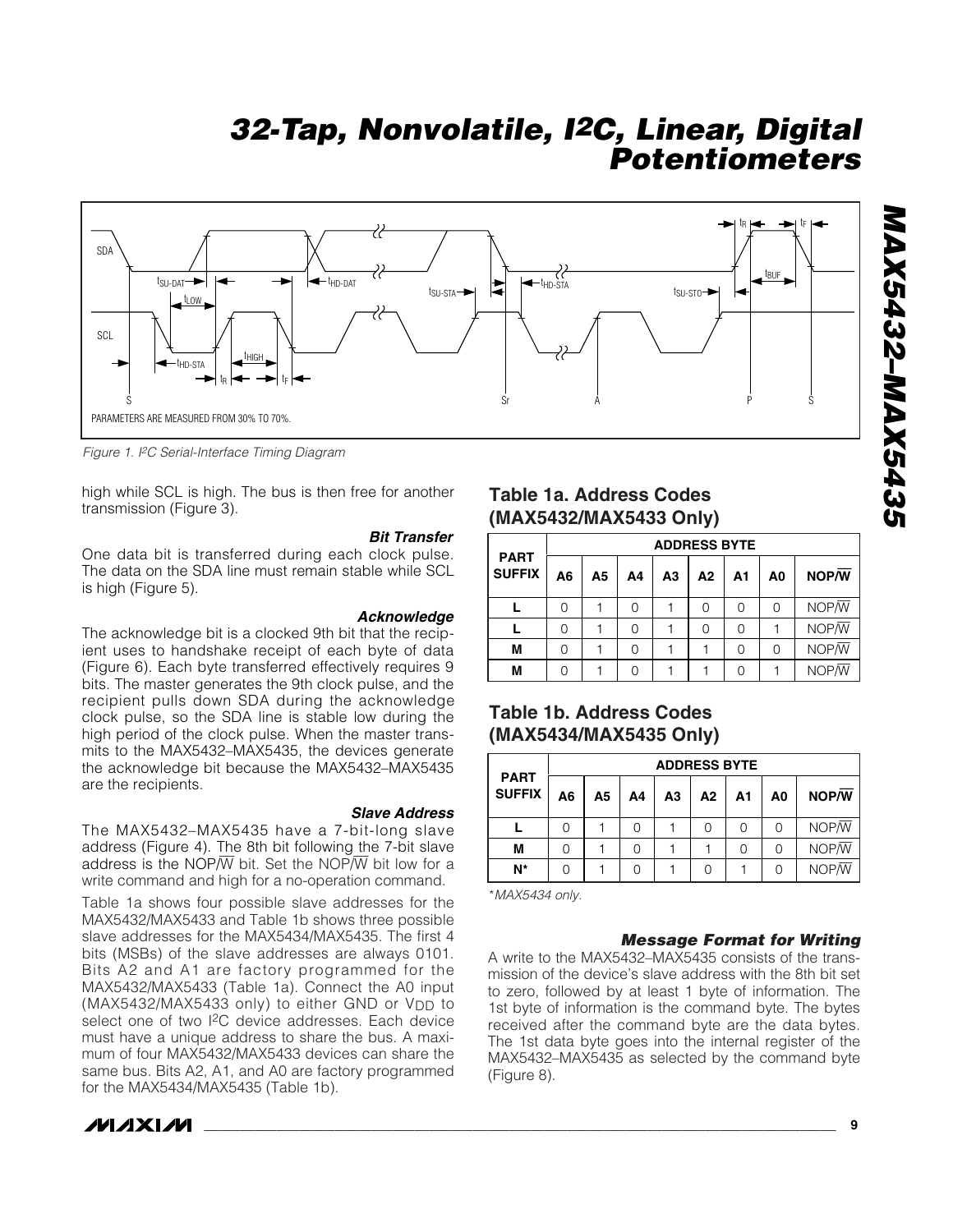



*Figure 4. Slave Address*

#### *Command Byte*

Use the command byte to select the destination of the wiper data (nonvolatile or volatile memory registers) and swap data between nonvolatile and volatile memory registers (see Table 2).

\*SEE THE *Ordering Information/Selector Guide* FOR OTHER ADDRESS OPTIONS.

#### *Data Byte*

The MAX5432–MAX5435 use the first 5 bits (MSBs, D7–D3) of the data byte to set the position of the wiper. The last 3 bits (D2, D1, and D0) are don't care bits (see Table 2).

#### *Command Descriptions*

VREG: The data byte writes to the volatile memory register and the wiper position updates with the data in the volatile memory register.

NVREG: The data byte writes to the nonvolatile memory register. The wiper position is unchanged.

NVREGxVREG: Data transfers from the nonvolatile memory register to the volatile memory register (wiper position updates).

VREGxNVREG: Data transfers from the volatile memory register into the nonvolatile memory register.

| <b>REGISTER</b>                   |        |    |    |          |    | <b>ADDRESS BYTE</b> |                |                |                            |   |                |                |                 | <b>COMMAND BTYE</b> |           |    |            |                |        |                |                |                | <b>DATA BYTE</b> |                |                   |          |                |                          |        |
|-----------------------------------|--------|----|----|----------|----|---------------------|----------------|----------------|----------------------------|---|----------------|----------------|-----------------|---------------------|-----------|----|------------|----------------|--------|----------------|----------------|----------------|------------------|----------------|-------------------|----------|----------------|--------------------------|--------|
|                                   |        |    |    | 3        | 4  | 5                   | 6              |                | 8                          | 9 | 10             | 11             | 12 <sup>2</sup> | 13                  | 14        | 15 | 16         | 17             | 18     | 19             | 20             | 21             | 22               | 23             | 24                | 25       | 26             | 27                       |        |
| <b>SCL CYCLE</b><br><b>NUMBER</b> | Œ<br>능 | A6 | A5 | A4       | A3 | $A2$ $A1$           |                | A <sub>0</sub> | ΙN<br>P,<br>$\overline{W}$ | Α | C <sub>7</sub> | C <sub>6</sub> | C <sub>5</sub>  |                     | $C4$ $C3$ | C2 | $\cdot$ C1 | C <sub>0</sub> | Α<br>C | D7             |                |                |                  |                | D6 D5 D4 D3 D2 D1 |          | D <sub>0</sub> | $\overline{ }$<br>$\sim$ | മ<br>5 |
| <b>VREG</b>                       |        |    |    | $\Omega$ |    | A2                  | A1             | A0             |                            |   | $\Omega$       |                |                 |                     | $\Omega$  |    | υ          |                |        | D7             | D6 D5 D4 D3    |                |                  |                |                   | X        | X              |                          |        |
| <b>NVREG</b>                      |        |    |    |          |    | A2                  | A1             | A0             |                            |   | $\Omega$       |                |                 | $\Omega$            |           |    |            |                |        | D <sub>7</sub> | D <sub>6</sub> | D <sub>5</sub> | D4               | D <sub>3</sub> |                   | $\times$ | X              |                          |        |
| <b>NVREGxVREG</b>                 |        |    |    |          |    | A2                  | A <sub>1</sub> | A0             |                            |   | $\mathbf 0$    |                |                 | $\Omega$            |           |    | $\cap$     |                |        | D <sub>7</sub> | D <sub>6</sub> | D <sub>5</sub> | D4               | D <sub>3</sub> | X                 | $\times$ | X              |                          |        |
| VREGxNVREG                        |        |    |    | $\Omega$ |    | A2                  | A1             | A0             |                            |   | $\mathbf 0$    |                |                 |                     | $\Omega$  |    |            |                |        | D <sub>7</sub> | D <sub>6</sub> | D <sub>5</sub> | $\overline{D4}$  | D3             |                   | X        | X              |                          |        |

#### **Table 2. Command Byte Summary**

X *= Don't care.*

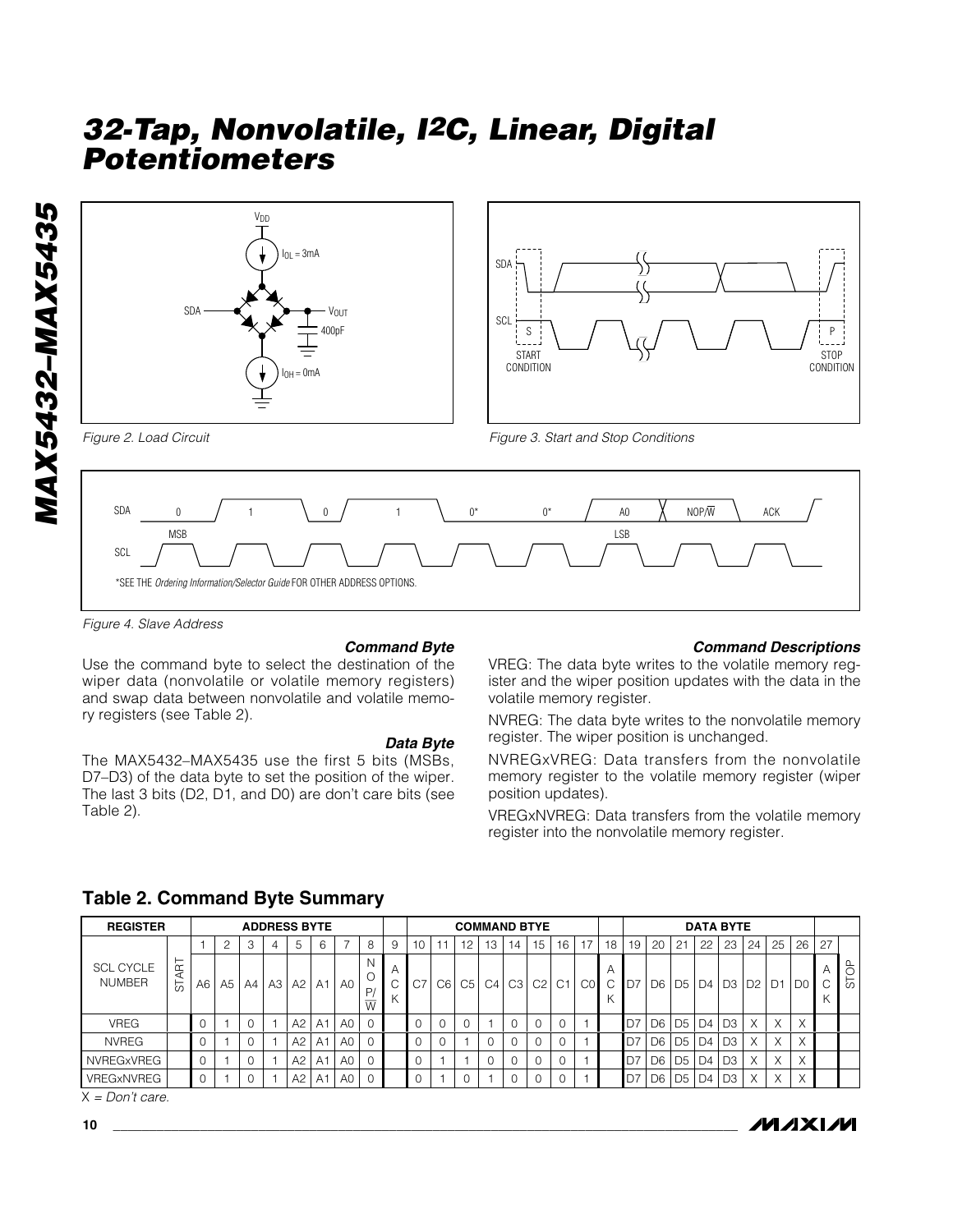



*Figure 5. Bit Transfer*

*Figure 6. Acknowledge*



*Figure 7. Command Byte Received*



*Figure 8. Command and Single Data Byte Received*

#### *Nonvolatile Memory*

The internal EEPROM consists of a 5-bit nonvolatile register that retains the value written to it before the device is powered down. The nonvolatile register is programmed with the zeros at the factory. Wait a minimum of 12ms after writing to NVREG before sending another command.

*Power-Up* Upon power-up, the MAX5432–MAX5435 load the data stored in the nonvolatile memory register into the volatile memory register, updating the wiper position

with the data stored in the nonvolatile memory register. This initialization period takes 20µs.

#### *Standby*

The MAX5432–MAX5435 feature a low-power standby mode. When the device is not being programmed, it goes into standby mode and current consumption is typically 0.5µA.

*MAX5432–MAX5435* **MAX5432-MAX5435** 

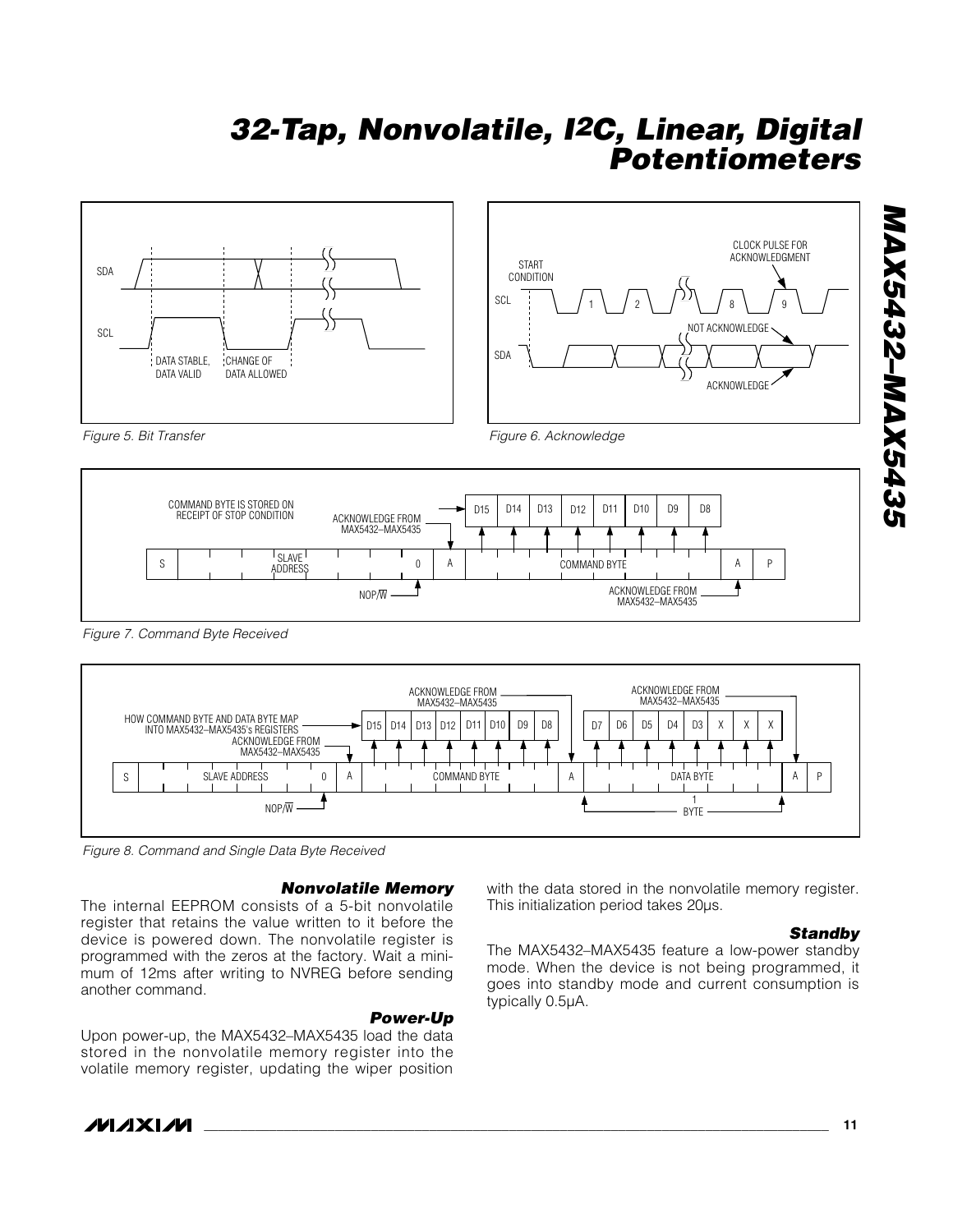

*Figure 9. Positive LCD Bias Control Using a Voltage-Divider*



*Figure 11. Programmable Filter*

# *Applications Information*

Use the MAX5432–MAX5435 in applications requiring digitally controlled adjustable resistance, such as LCD contrast control (where voltage biasing adjusts the display contrast), or for programmable filters with adjustable gain and/or cutoff frequency.

#### *Positive LCD Bias Control*

Figures 9 and 10 show an application where the voltage-divider or variable resistor is used to make an adjustable, positive LCD bias voltage. The op-amp provides buffering and gain to the resistor-divider network made by the potentiometer (Figure 9) or to a fixed resistor and a variable resistor (Figure 10).

#### *Programmable Filter*

Figure 11 shows the configuration for a 1st-order programmable filter. The gain of the filter is adjusted by



*Figure 10. Positive LCD Bias Control Using a Variable Resistor*



*Figure 12. Adjustable Voltage Reference*

R2, and the cutoff frequency is adjusted by R3. Use the following equations to calculate the gain (G) and the 3dB cutoff frequency (fC).

$$
G = 1 + \frac{R1}{R2}
$$
  
f<sub>C</sub> = 
$$
\frac{1}{2\pi \times R3 \times C}
$$

#### *Adjustable Voltage Reference*

Figure 12 shows the MAX5432/MAX5433 used as the feedback resistors in an adjustable voltage reference application. Independently adjust the output voltages of the MAX6160 from 1.23V to  $(V_{IN} - 0.2V)$  by changing the wiper position of the MAX5432/MAX5433.

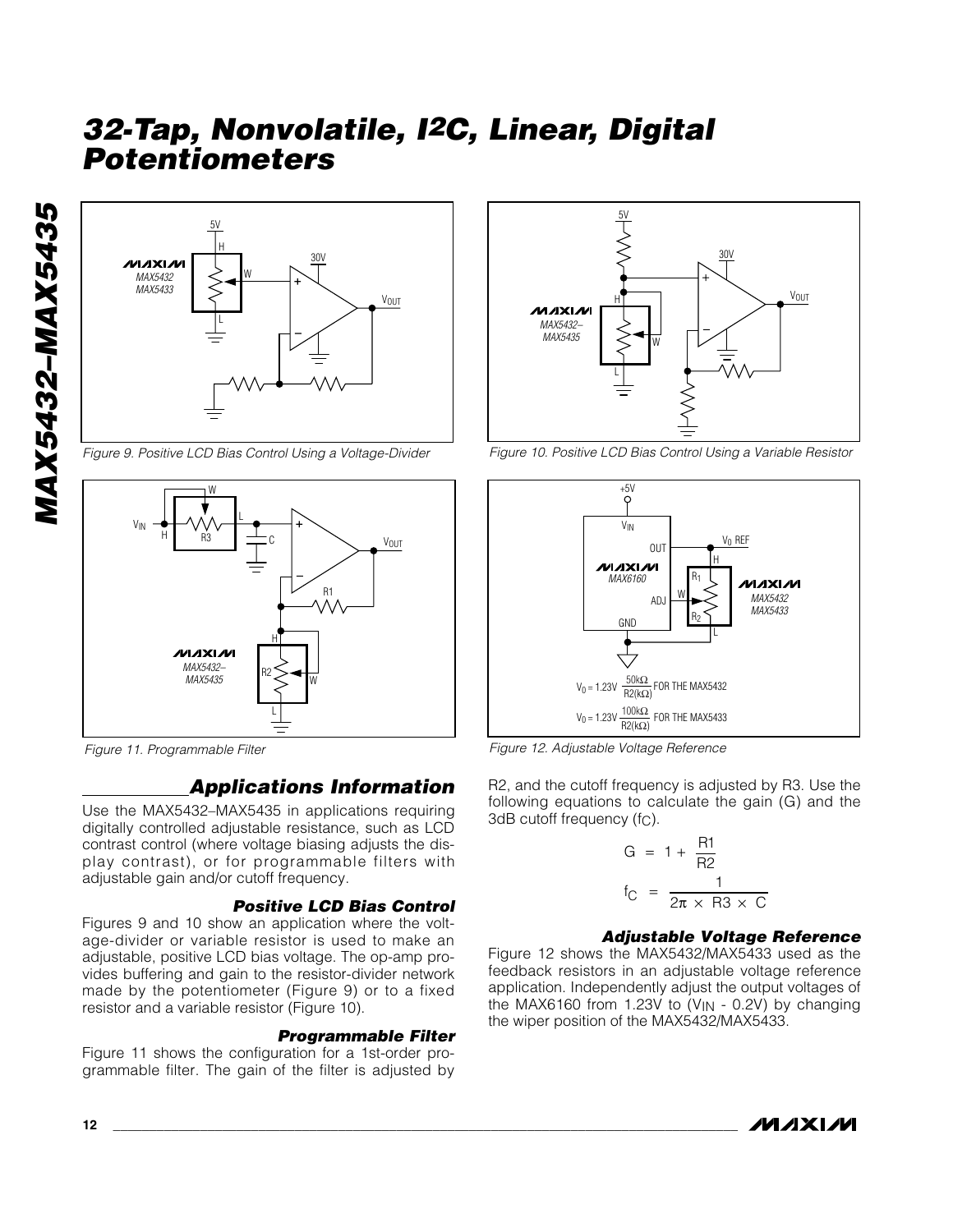# *MAX5432/MAX5433 Functional Diagram*



# *MAX5434/MAX5435 Functional Diagram*



*MAX5432–MAX5435*

**MAX5432-MAX5435**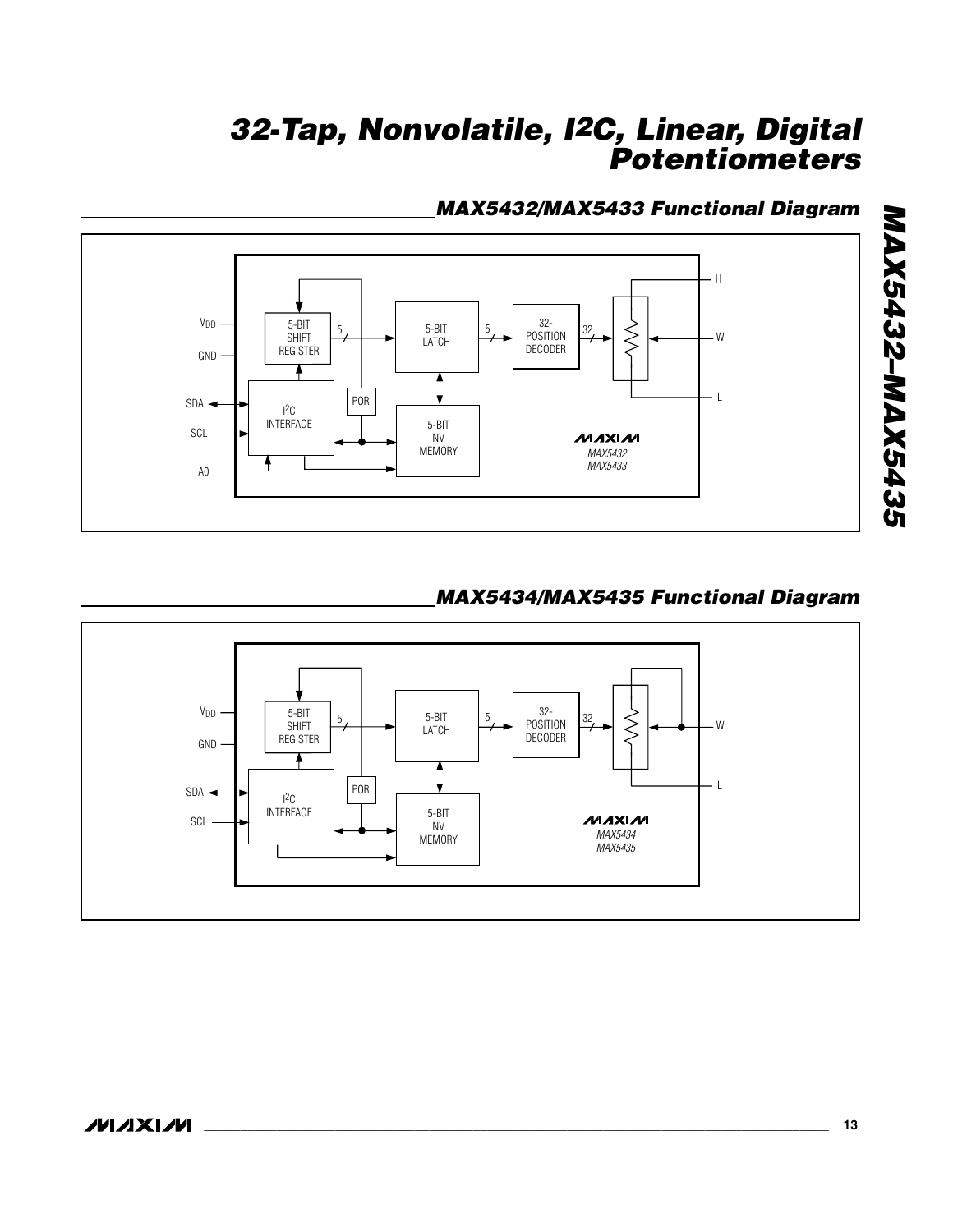## *Ordering Information/Selector Guide (continued)*

| <b>PART</b>       | <b>PIN-PACKAGE</b> | <b>TOP MARK</b> | <b>I<sup>2</sup>C ADDRESS</b> | $R(k\Omega)$ | <b>PKG CODE</b> |
|-------------------|--------------------|-----------------|-------------------------------|--------------|-----------------|
| MAX5434MEZT+T     | 6 Thin SOT23-6     | AABY            | 0101100                       | 50           | $Z6-1$          |
| MAX5434NEZT+T     | 6 Thin SOT23-6     | <b>AABS</b>     | 0101010                       | <b>50</b>    | $Z6-1$          |
| $MAX5435LEZT + T$ | 6 Thin SOT23-6     | AABW            | 0101000                       | 100          | $Z6-7$          |
| MAX5435MEZT+T     | 6 Thin SOT23-6     | AABV            | 0101100                       | 100          | $Z6-7$          |

\**EP = Exposed pad.*

\*\**A0 represents the logic state of input A0 of the device in the TDFN package.*

+*Denotes a lead-free package.*

*T = Tape and reel.*

*Note: All devices are specified over the -40°C to +85°C operating temperature range.*

*Chip Information*

TRANSISTOR COUNT: 7817 PROCESS: BiCMOS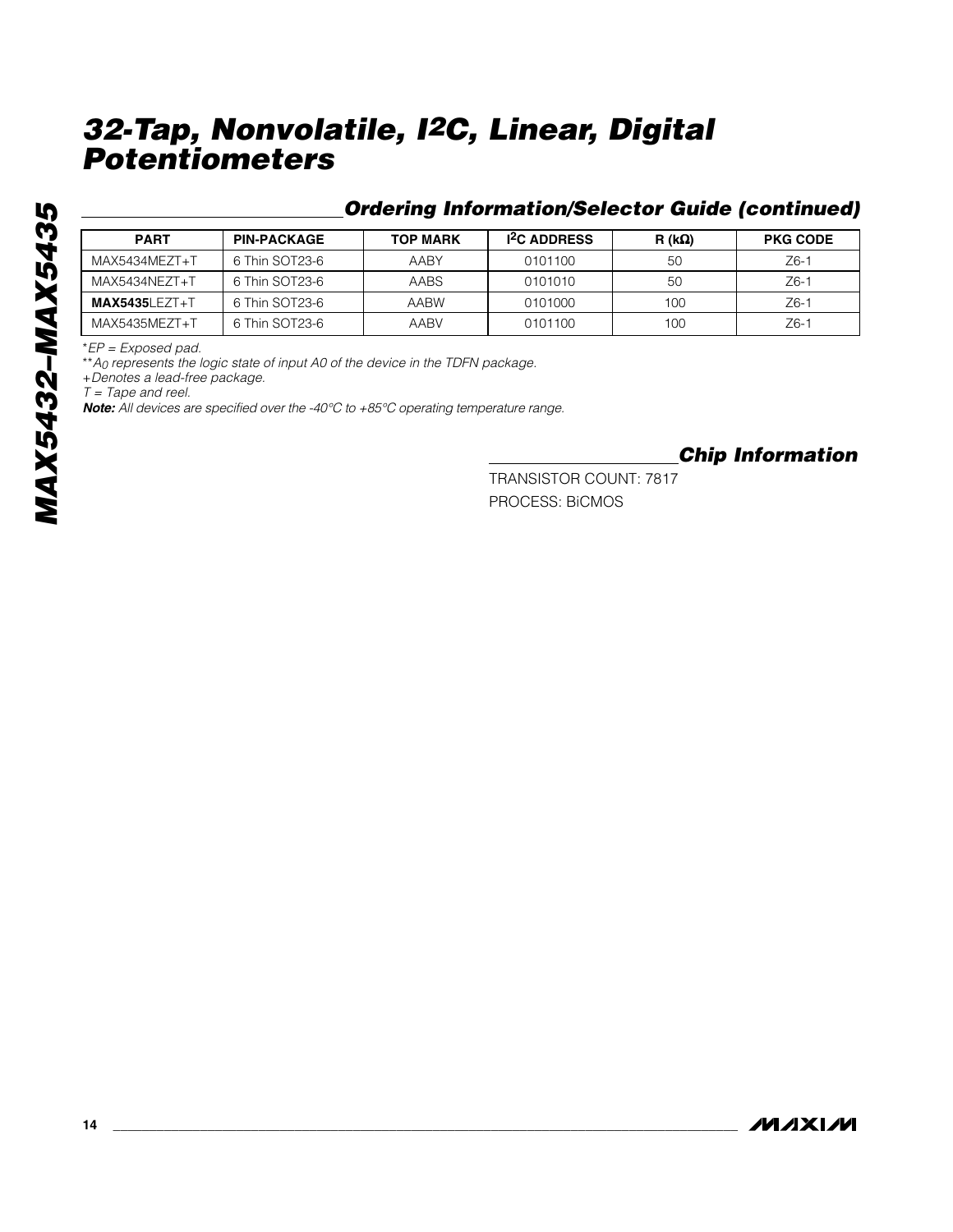# *Package Information*

(The package drawing(s) in this data sheet may not reflect the most current specifications. For the latest package outline information, go to **www.maxim-ic.com/packages**.)

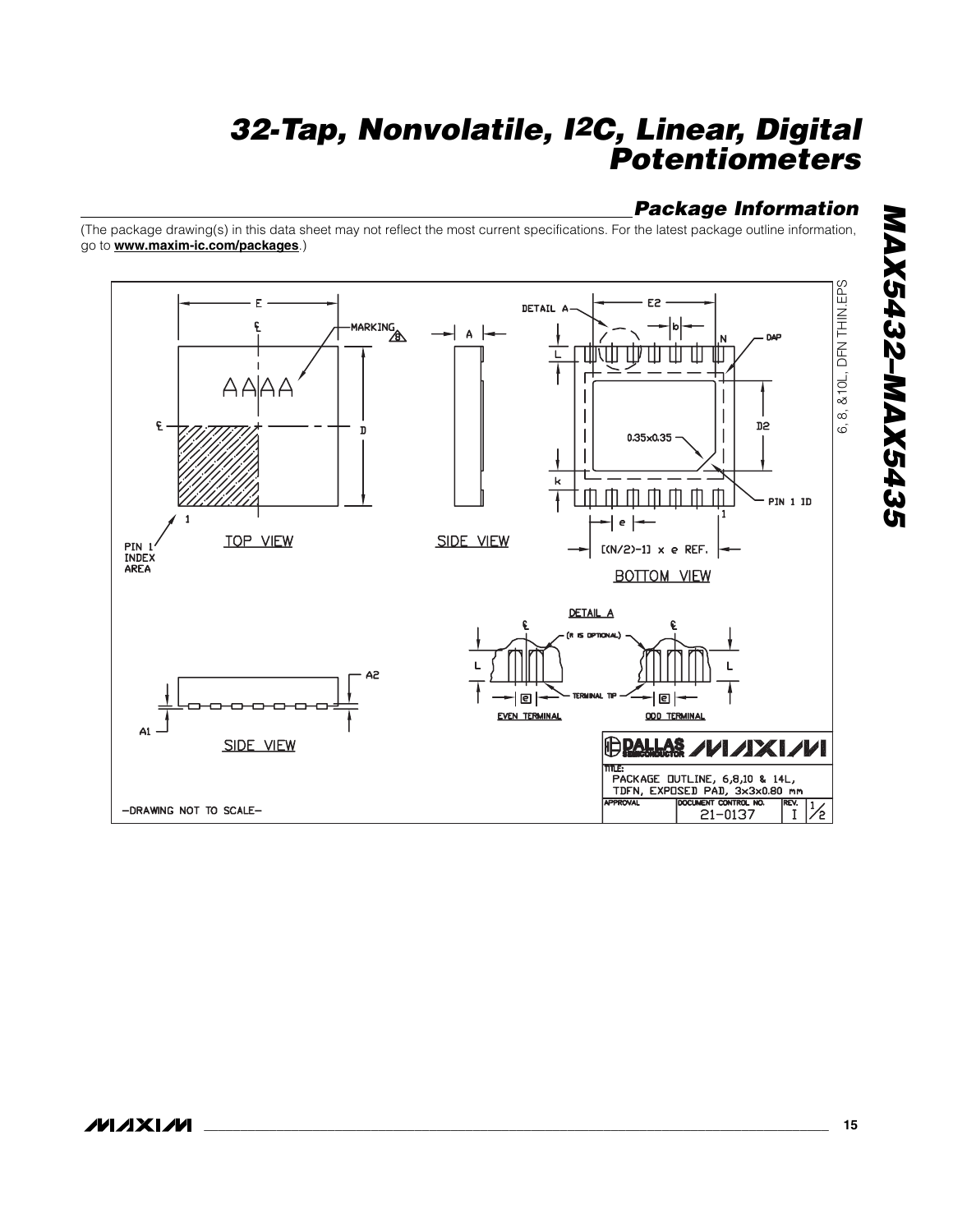## *Package Information (continued)*

(The package drawing(s) in this data sheet may not reflect the most current specifications. For the latest package outline information, go to **www.maxim-ic.com/packages**.)

| <b>COMMON DIMENSIONS</b> |      |           | PACKAGE VARIATIONS                                                                          |    |                 |                 |              |                     |                 |                      |
|--------------------------|------|-----------|---------------------------------------------------------------------------------------------|----|-----------------|-----------------|--------------|---------------------|-----------------|----------------------|
| <b>SYMBOL</b>            | MIN. | MAX.      | PKG. CODE                                                                                   | N  | D <sub>2</sub>  | E <sub>2</sub>  | $\mathbf{e}$ | <b>JEDEC SPEC</b>   | b               | $[(N/2)-1] \times e$ |
| $\overline{A}$           | 0.70 | 0.80      | T633-2                                                                                      | 6  | $1.50 \pm 0.10$ | $2.30 \pm 0.10$ | 0.95 BSC     | <b>MO229 / WEEA</b> | $0.40 + 0.05$   | 1.90 REF             |
| D                        | 2.90 | 3.10      | T833-2                                                                                      | 8  | $1.50 \pm 0.10$ | $2.30 \pm 0.10$ | 0.65 BSC     | <b>MO229 / WEEC</b> | $0.30 + 0.05$   | 1.95 REF             |
| E                        | 2.90 | 3.10      | T833-3                                                                                      | 8  | $1.50+0.10$     | $2.30+0.10$     | 0.65 BSC     | <b>MO229 / WEEC</b> | $0.30 + 0.05$   | 1.95 REF             |
| A1                       | 0.00 | 0.05      | T1033-1                                                                                     | 10 | $1.50 \pm 0.10$ | $2.30\pm0.10$   | 0.50 BSC     | MO229 / WEED-3      | $0.25 \pm 0.05$ | 2.00 REF             |
| $\mathsf{L}$             | 0.20 | 0.40      | T1033-2                                                                                     | 10 | $1.50 \pm 0.10$ | $2.30\pm0.10$   | 0.50 BSC     | MO229 / WEED-3      | $0.25 \pm 0.05$ | 2.00 REF             |
| $\mathsf{k}$             |      | 0.25 MIN. | T1433-1                                                                                     | 14 | $1.70 \pm 0.10$ | $2.30\pm0.10$   | 0.40 BSC     | $- - - -$           | $0.20 + 0.05$   | 2.40 REF             |
| A2                       |      | 0.20 REF. | T1433-2                                                                                     | 14 | $1.70 \pm 0.10$ | $2.30+0.10$     | 0.40 BSC     | ----                | $0.20 + 0.05$   | 2.40 REF             |
|                          |      |           |                                                                                             |    |                 |                 |              |                     |                 |                      |
| NOTES:                   |      |           | 1. ALL DIMENSIONS ARE IN mm. ANGLES IN DEGREES.<br>2. COPLANARITY SHALL NOT EXCEED 0.08 mm. |    |                 |                 |              |                     |                 |                      |

|                       | <b>TITLE:</b>   |                                |             |
|-----------------------|-----------------|--------------------------------|-------------|
|                       |                 | PACKAGE OUTLINE, 6,8,10 & 14L, |             |
|                       |                 | TDFN, EXPOSED PAD, 3x3x0.80 mm |             |
|                       | <b>APPROVAL</b> | IDOCUMENT CONTROL NO.          | <b>REV.</b> |
| DRAWING NOT TO SCALE- |                 | $21 - 0137$                    |             |
|                       |                 |                                |             |

**MAXIM** 

 $\sqrt{\frac{REV}{I}}$  $\overline{\mathbb{Z}}$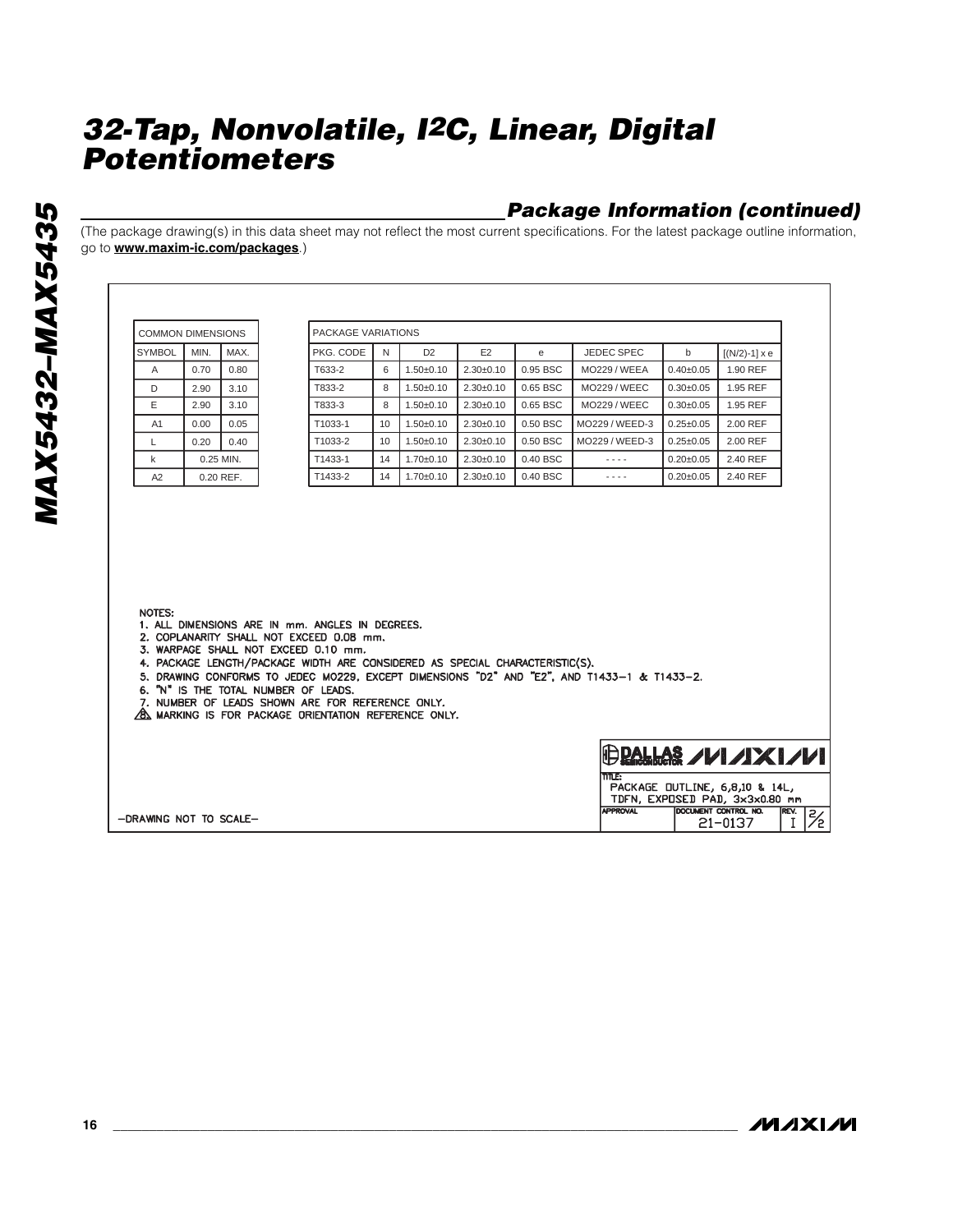## *Package Information (continued)*

(The package drawing(s) in this data sheet may not reflect the most current specifications. For the latest package outline information, go to **www.maxim-ic.com/packages**.)

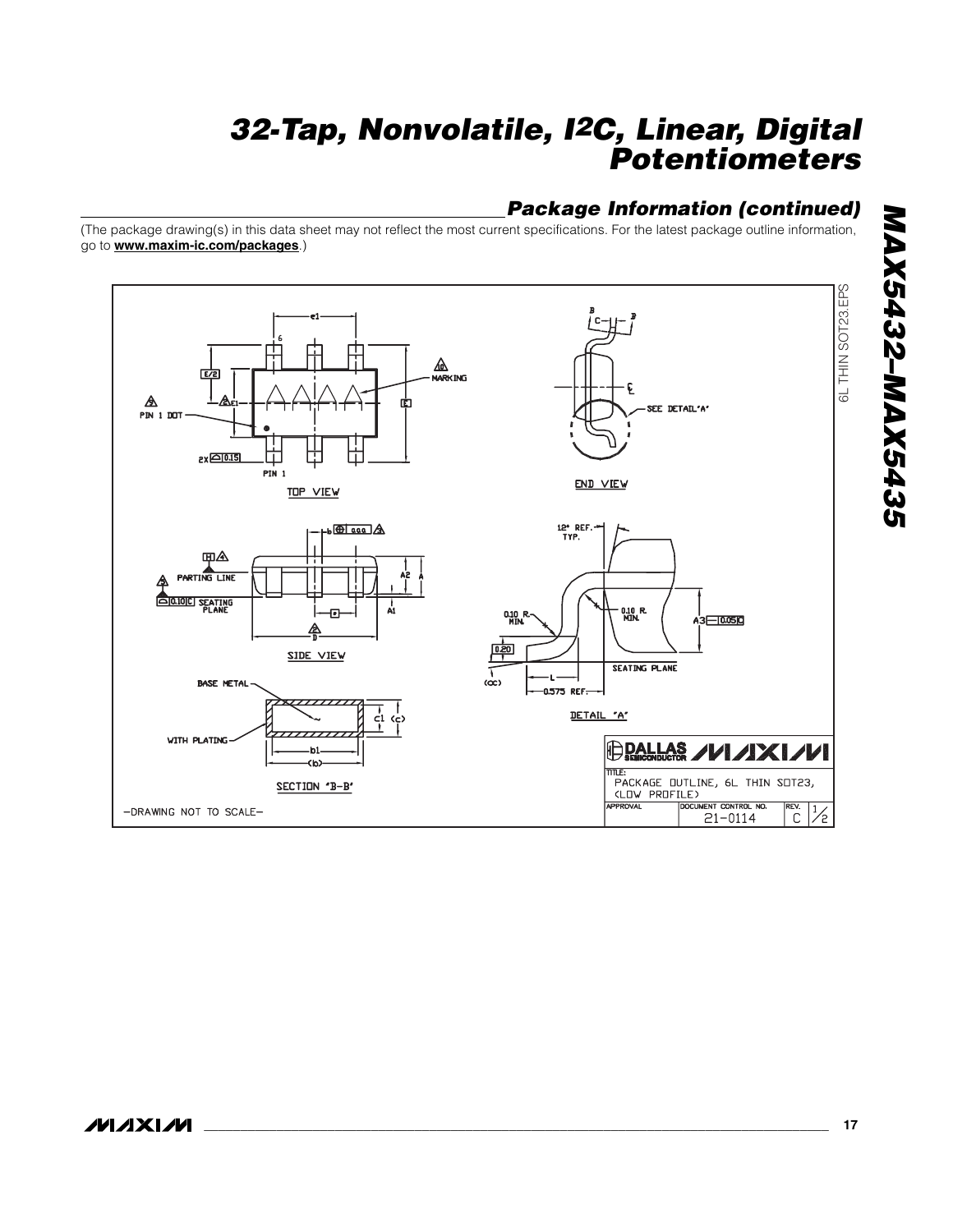# *Package Information (continued)*

(The package drawing(s) in this data sheet may not reflect the most current specifications. For the latest package outline information, go to **www.maxim-ic.com/packages**.)

|           | <b>NOTES</b>      |
|-----------|-------------------|
| 1.        | ALI               |
| <u>57</u> | "D"<br>PRI<br>PRI |
| <u>э7</u> | TH<br>DAI<br>DLÄ  |
| 4.\       | <b>DA</b>         |
| i\        | 껆<br>ς٣.          |

*MAX5432–MAX5435*

**MAX5432-MAX5435** 

|  |  | 1. ALL DIMENSIONS ARE IN MILLIMETERS. |
|--|--|---------------------------------------|
|  |  |                                       |

- "D" AND "E1" ARE REFERENCE DATUM AND DO NOT INCLUDE MOLD FLASH OR<br>PROTRUSIONS, AND ARE MEASURED AT THE BOTTOM PARTING LINE. MOLD FLASH OR<br>PROTRUSION SHALL NOT EXCEED 0.15mm ON "D" AND 0.25mm ON "E" PER SIDE.
- THE LEAD WIDTH DIMENSION DOES NOT INCLUDE DAMBAR PROTRUSION, ALLOVABLE<br>DAMBAR PROTRUSION SHALL BE 0.07mm TOTAL IN EXCESS OF THE LEAD VIDTH<br>DIMENSION AT MAXIMUM MATERIAL CONDITION.
- DATUM PLANE 'H' LOCATED AT MOLD PARTING LINE AND COINCIDENT WITH LEAD,<br>VHERE LEAD EXITS PLASTIC BODY AT THE BOTTOM OF PARTING LINE.
- THE LEAD TIPS MUST LINE WITHIN A SPECIFIED TOLERANCE ZONE. THIS<br>TOLERANCE ZONE IS DEFINED BY TWO PARALLEL LINES. ONE PLANE IS THE<br>SEATING PLANE, DATUM C-C-J) AND THE OTHER PLANE IS AT THE SPECIFIED<br>DISTANCE FROM C-C-J IN T
- THIS PART IS COMPLIANT WITH JEDEC SPECIFICATION MO-193 EXCEPT FOR THE "e"<br>DIMENSION WHICH IS 0.95mm INSTEAD OF 1.00mm. THIS PART IS IN FULL<br>COMPLIANCE TO EIAJ SPECIFICATION SC-74. 6.
- 7. COPLANARITY APPLIES TO THE EXPOSED PAD AS WELL AS THE TERMINALS.<br>COPLANARITY SHALL NOT EXCEED 0.08mm.
- 8. VARPAGE SHALL NOT EXCEED 0.10mm.

-DRAWING NOT TO SCALE-

- A) THE TERMINAL #1 IDENTIFIER AND TERMINAL NUMBERING CONVENTION SHALL<br>CONFORM TO JESD 95-1 PP-012. DETAILS OF TERMINAL #1 IDENTIFIER ARE<br>OPTIONAL. THE TERMINAL #1 IDENTIFIER MAY BE EITHER A MOLD OR NARKED<br>FEATURE.
- $\sqrt{10}$  marking is for package orientation reference only.
- 11. ALL DIMENSIONS APPLY TO BOTH LEADED <- > AND LEAD FREE <+ > PACKAGE CODES.

| <b>SYMBOLS</b>         |                      |                   |      |  |  |  |  |
|------------------------|----------------------|-------------------|------|--|--|--|--|
|                        | <b>MIN</b>           | <b>NOM</b><br>MAX |      |  |  |  |  |
| Α                      |                      |                   | 1.10 |  |  |  |  |
| A1                     | 0.00                 | 0.075             | 0.10 |  |  |  |  |
| A2                     | 0.85                 | 0.88              | 0.90 |  |  |  |  |
| AЗ                     |                      | 0.50 BSC          |      |  |  |  |  |
| b                      | 0.30                 | 0,45              |      |  |  |  |  |
| b1                     | 0.25                 | 0.35              | 0.40 |  |  |  |  |
| c                      | 0.15                 |                   | 0.20 |  |  |  |  |
| $1$                    | 0.12                 | 0.127             | 0.15 |  |  |  |  |
| D                      | 2.80                 | 2.90              | 3.00 |  |  |  |  |
| E                      | 2.75 BSC             |                   |      |  |  |  |  |
| E1                     | 1.55                 | 1.60<br>1.65      |      |  |  |  |  |
| L                      | 0.30<br>0.40<br>0.50 |                   |      |  |  |  |  |
| e1                     | 1.90 BSC             |                   |      |  |  |  |  |
| e                      | <b>0.95 BSC</b>      |                   |      |  |  |  |  |
| $\infty$               | 0.                   | $4^*$             | 8.   |  |  |  |  |
| aaa                    | 0.20                 |                   |      |  |  |  |  |
| Pkg. codes: Z6-1; Z6-2 |                      |                   |      |  |  |  |  |

|  | <b>DALLAS /VI/IXI/VI</b> |
|--|--------------------------|
|--|--------------------------|

| 11 II F 3       |                                 |  |                               |  |
|-----------------|---------------------------------|--|-------------------------------|--|
|                 | PACKAGE OUTLINE, 6L THIN SOT23, |  |                               |  |
| (LOW PROFILE)   |                                 |  |                               |  |
| <b>IPPROVAL</b> | DOCUMENT CONTROL NO.            |  |                               |  |
|                 | $21 - 0114$                     |  | $\frac{REN}{C}$ $\frac{2}{2}$ |  |